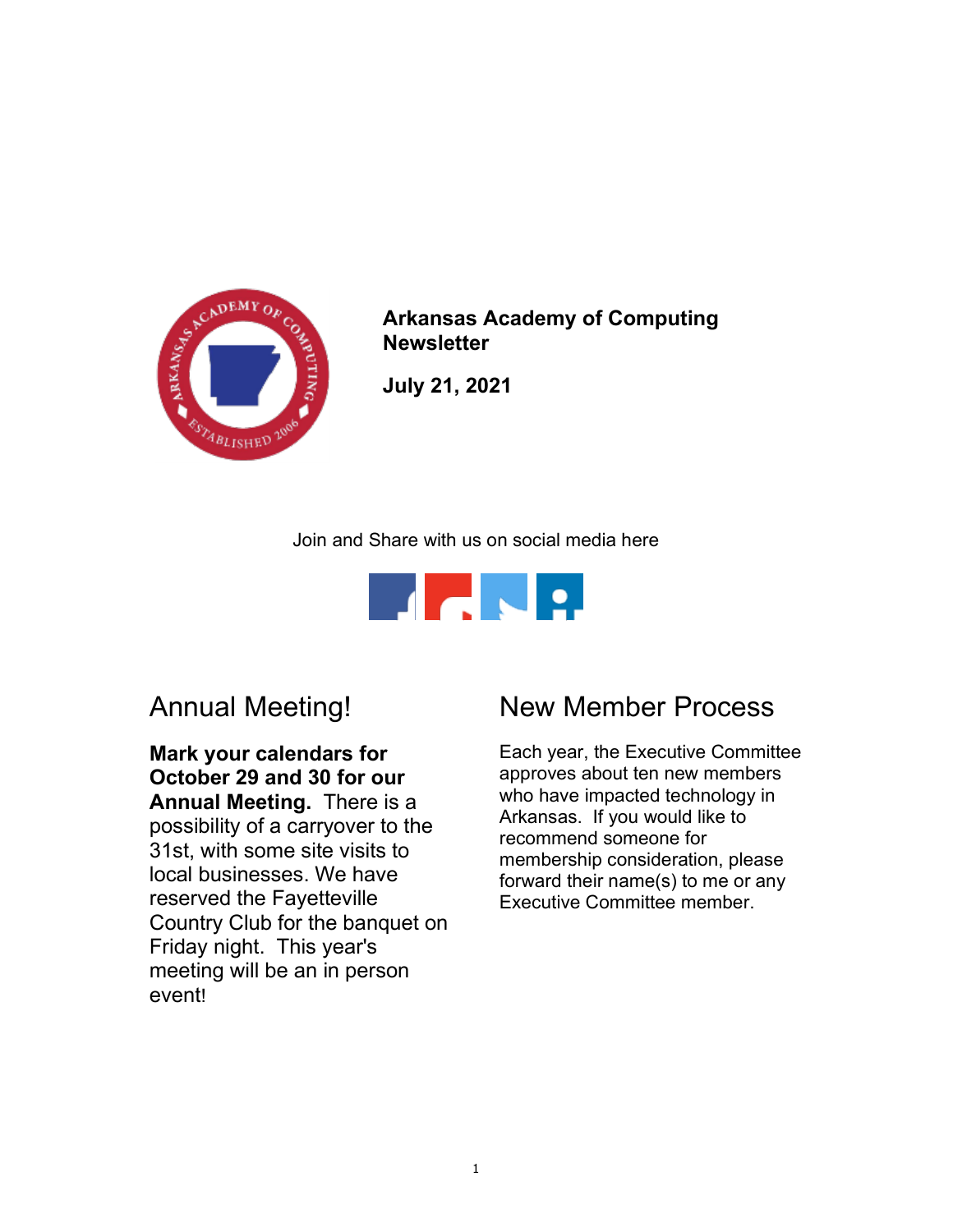## AAoC Scholarships

Thank you for your previous donations to Arkansas Academy of Computing. Students have benefited from your generosity. Please make a donation now!

Arkansas Academy of Computing exists for just a couple of reasons:

- We honor and recognize successful people in the computer industry who have made an impact in Arkansas. Our members have been very successful in the business of technology, technology education, and have a strong interest in mentoring and developing the next generation.
- The second reason Arkansas Academy of Computing exists is to grant scholarships to students pursuing a computer related degree in an Arkansas college.

We are working now to raise money for the scholarships we plan to grant this year. Last year we granted \$21,856 in scholarships to Arkansas colleges and universities. To grant 50 scholarships we need to raise \$25,000.

If you can, please donate. If you give \$500 or more, we will apply that donation to the college of your choice. For those super successful individuals, we will happily accept larger gifts and will find a way to honor your generous donation. Any donation helps us reach our goal of 50 scholarships of \$500 each. Donations less than \$500 go to the general scholarship program, and will be used to provide scholarship continuity at the many schools we support.

Our scholarship recipients are chosen by the faculty at each school. The scholarships are typically need-based, and make a significant impact toward college expenses for students who are awarded them. This year in our monthly newsletters, we have highlighted a student scholarship recipient - these are real kids, focused on starting a career in the computer/IT industry. They are the future of our businesses.

To sum it up, I have ONE request -- keep supporting Arkansas Academy of Computing in its quest to promote the industry and develop the talent pool by donating generously to the scholarship fund. Go to http://araoc.org and click on the general scholarship "Donate Now" button. Should you want your donation to go to a particular school, just drop me an email. If you have questions, contact me at 501-231-8860 or ejones@connect4business.com.

**Thanks**